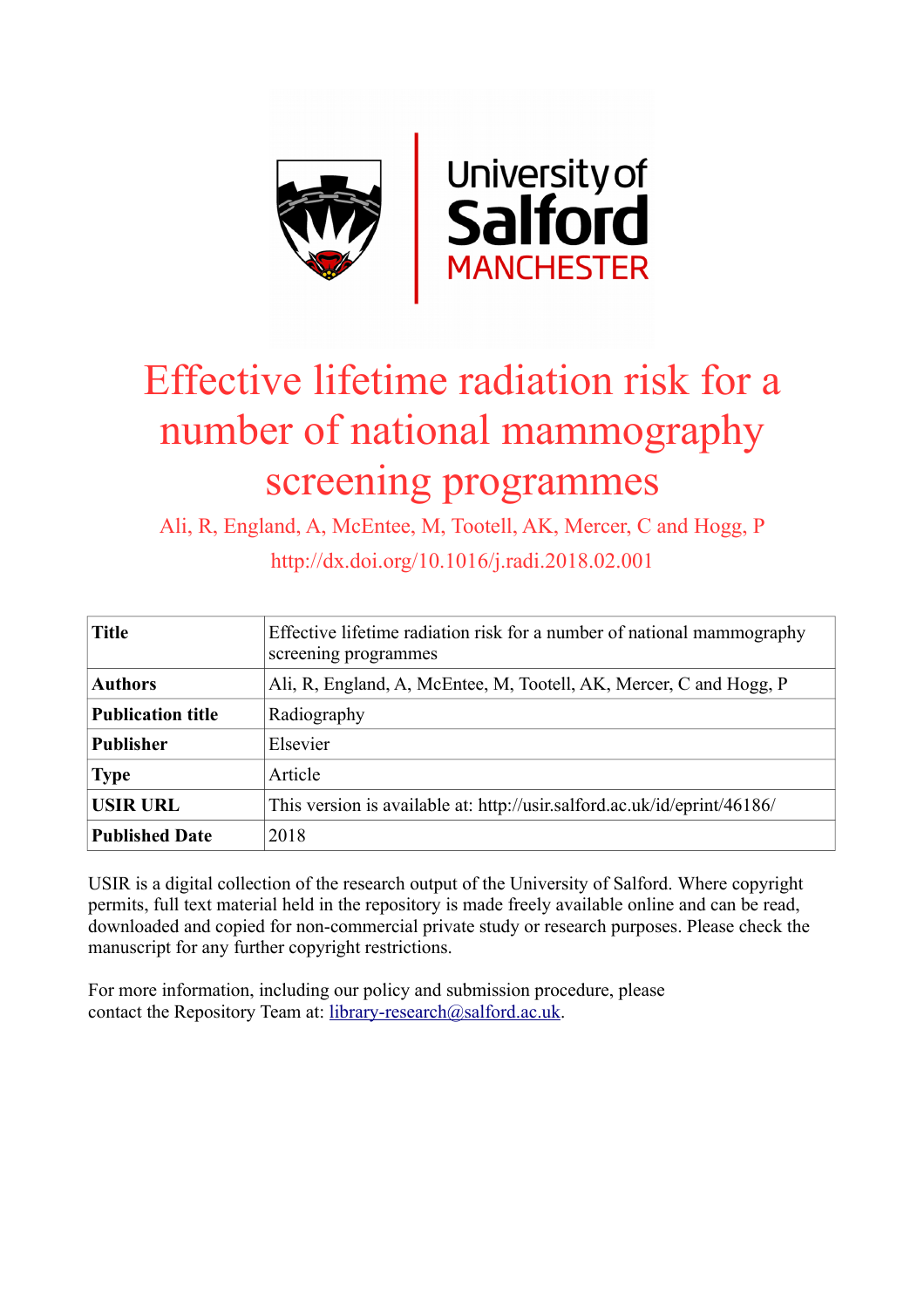# **RTICLE IN PRESS**

#### Radiography xxx (2018)  $1-7$  $1-7$



Contents lists available at [ScienceDirect](www.sciencedirect.com/science/journal/10788174)

# Radiography



journal homepage: [www.elsevier.com/locate/radi](http://www.elsevier.com/locate/radi)

# Effective lifetime radiation risk for a number of national mammography screening programmes

R.M.K. M.Ali <sup>a, b, \*</sup>, A. England <sup>b</sup>, M.F. McEntee <sup>c</sup>, C.E. Mercer <sup>b</sup>, A. Tootell <sup>b</sup>, P. Hogg <sup>b, d</sup>

<sup>a</sup> University of Kufa, Iraq **b** University of Salford, UK <sup>c</sup> University of Sydney, Australia

<sup>d</sup> Karolinska Institute, Sweden

### article info

Article history: Received 13 November 2017 Received in revised form 21 February 2018 Accepted 22 February 2018 Available online xxx

Keywords: Breast screening Effective risk FFDM MGD Thermoluminescence dosimetry

## ABSTRACT

Background and purpose: The performance of mammography screening programmes is focussed mainly on breast cancer detection rates. However, when the benefits and risks of mammography are considered, the risk of radiation-induced cancer is calculated for only the examined breast using Mean Glandular Dose (MGD). The risk from radiation during mammography is often described as low or minimal. This study aims to evaluate the effective lifetime risk from full field digital mammography (FFDM) for a number of national screening programmes.

Material and Methods: Using an ATOM phantom, radiation doses to multiple organs were measured during standard screening mammography. Sixteen FFDM machines were used and the effective lifetime risk was calculated across the female lifespan for each machine. Once the risks were calculated using the phantom, the total effective lifetime risk across 48 national screening programmes was then calculated; this assumed that all these programmes use FFDM for screening.

Results: Large differences exist in effective lifetime risk, varying from 42.21 [39.12–45.30] cases/10<sup>6</sup> (mean [95% CI]) in the Maltese screening programme to 1099.67 [1019.25–1180.09] cases/10<sup>6</sup> for high breast cancer risk women in the United States of America. These differences are mainly attributed to the commencement age of screening mammography and the time interval between successive screens.

Conclusions: Effective risk should be considered as an additional parameter for the assessment of screening mammography programme performance, especially for those programmes which recommend an early onset and more frequent screening mammography.

© 2018 The College of Radiographers. Published by Elsevier Ltd. All rights reserved.

### Introduction

Breast cancer is a major public health concern and is the most frequently detected cancer among women in many countries.<sup>1</sup> It is the fifth largest cause of cancer death worldwide. $2$  In 2012, breast cancer constituted 25% of new cancer cases in women and around 1.7 million new breast cancer cases were recorded worldwide. $3$ Breast cancer morbidity differs significantly between regions and according to the American Cancer Society  $(ACS)<sup>3</sup>$  $(ACS)<sup>3</sup>$  $(ACS)<sup>3</sup>$  39% of breast cancer cases were recorded in Asia while in Europe and North America, the figures were 28% and 15%, respectively. Early diagnosis and treatment of breast cancer is the key to reduce mortality. $4$ Randomised screening trials using mammography illustrated that screening can reduce breast cancer mortality by  $15-20\%$  $15-20\%$  $15-20\%$ .<sup>5</sup> Since mammography is seen as a cost-effective technique for early detection of breast cancer, it remains the recommended modality for both screening and diagnosis.<sup>6</sup>

The performance of any screening programme should be assessed by three parameters; sensitivity, specificity, and positive predictive value.<sup>7,8</sup> The calculation of these parameters depends on three related quantities; mammography false negatives which represents mammography's inability to detect all breast cancers, mammography false positives which may result in extra examinations and undesired anxiety for women, and overdiagnosis of low risk breast cancers that may never cause health problems.<sup>[9,10](#page-7-0)</sup>

1078-8174/© 2018 The College of Radiographers. Published by Elsevier Ltd. All rights reserved.

<sup>\*</sup> Corresponding author. Medical Physics and Physiology Dept., Faculty of Medicine, University of Kufa, P.O. Box (18), Najaf, Iraq.

E-mail addresses: [Raedm.kadhim@uokufa.edu.iq,](mailto:Raedm.kadhim@uokufa.edu.iq) [raed\\_medical@yahoo.com,](mailto:raed_medical@yahoo.com) [r.](mailto:r.m.k.mali@edu.salford.ac.uk) [m.k.mali@edu.salford.ac.uk](mailto:r.m.k.mali@edu.salford.ac.uk) (R.M.K. M.Ali), [A.England@salford.ac.uk](mailto:A.England@salford.ac.uk) (A. England), [mark.mcentee@sydney.edu.au](mailto:mark.mcentee@sydney.edu.au) (M.F. McEntee), [C.E.Mercer@salford.ac.uk](mailto:C.E.Mercer@salford.ac.uk) (C.E. Mercer), [A.K.Tootell@salford.ac.uk](mailto:A.K.Tootell@salford.ac.uk) (A. Tootell), [P.Hogg@salford.ac.uk](mailto:P.Hogg@salford.ac.uk) (P. Hogg).

<https://doi.org/10.1016/j.radi.2018.02.001>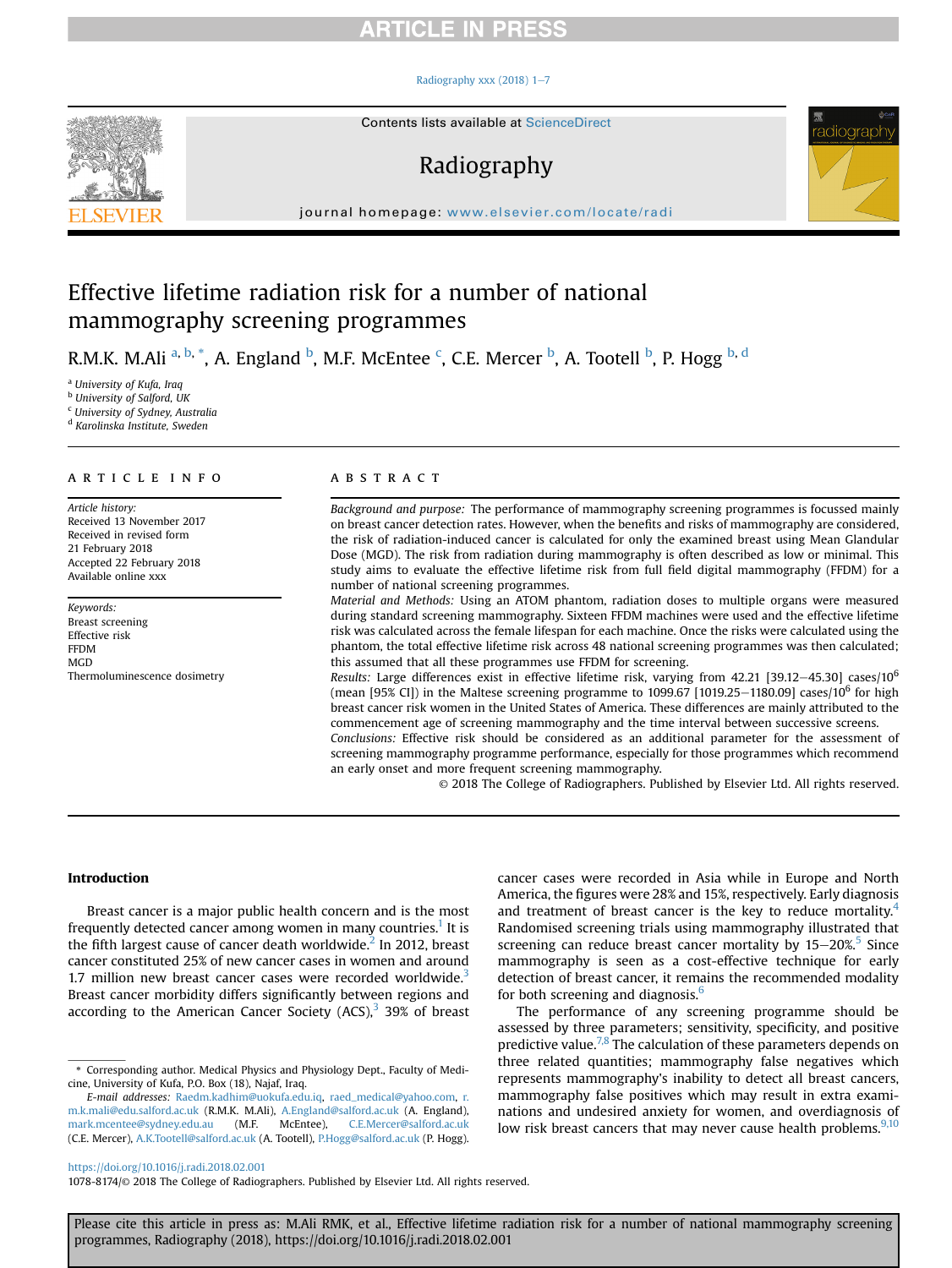# **RTICLE IN PRES**

2 R.M.K. M.Ali et al. / Radiography xxx (2018) 1-7

The most suitable measure of screening mammography benefit is the reduction in breast cancer mortality in women being screened compared to that in unscreened women. $11$ 

The risk-benefit argument resulted in the introduction of organised mammography screening programmes in many countries; though the recommendations for screening mammography are different among them in regards to the age of screening commencement and cessation age of the screens, and the time interval between screens (Table 1). $^{12}$  $^{12}$  $^{12}$ 

The screening categories in Table 1 are recommended for average breast cancer risk women. High risk women include those with personal or familial history of breast cancer, or with mutations in breast cancer susceptibility genes BRCA1 and BRCA2, or with high breast density. Some of the mammography screening programmes exclude the high risk women and consider them as special cases, e.g. the Australian programme, $14$  while other programmes have a specially designed screening category, e.g. the United States (U.S) and the United Kingdom (U.K) programmes which recommend early commencement annual mammography (Table 2). However, these strategies will result in an additional risk of cancer incidence due to radiation. Therefore some programmes use another imaging modality for screening, for example ultrasound or magnetic resonance imaging in addition to screening mammography.<sup>15</sup>

The risk of radiation-induced cancer from screening mammography has been considered small<sup>17</sup> and not included in the mortality assessment of screening programmes. This may be due to lack

#### Table 1

Illustrates the recommendations of mammography screening programmes in different countries for women with an average risk of developing breast cancer.<sup>[12,13](#page-7-0)</sup>

| Country $(s)$                                                                                                                                                      | Age of<br>screening | Time interval<br>between screens          | Number<br>of screens |
|--------------------------------------------------------------------------------------------------------------------------------------------------------------------|---------------------|-------------------------------------------|----------------------|
| Australia, Japan, Korea,<br>United States (AAFP, NCI,<br>and USPSTF) <sup>a</sup>                                                                                  | $40 - 75$           | 2 years                                   | 18                   |
| Belgium, Croatia, Cyprus,<br>Denmark, Finland, Germany,<br>Italy, Latvia, Lithuania,<br>Luxembourg, Norway,<br>Poland, Slovenia, Spain<br>(Catalonia), Switzerland | $50 - 69$           | 2 years                                   | 10                   |
| Canada, France, Israel,<br>Netherlands                                                                                                                             | $50 - 74$           | 2 years                                   | 13                   |
| China                                                                                                                                                              | $40 - 59$           | 3 years                                   | 7                    |
| Czech                                                                                                                                                              | $44 - 75$           | 2 years                                   | 16                   |
| Estonia                                                                                                                                                            | $50 - 62$           | 2 years                                   | 7                    |
| Hungary                                                                                                                                                            | $45 - 65$           | 2 years                                   | 11                   |
| Iceland                                                                                                                                                            | $40 - 69$           | 2 years                                   | 15                   |
| India                                                                                                                                                              | $40 - 74$           | 1 year $(40 - 49)$                        | 23                   |
|                                                                                                                                                                    |                     | 2 years (50-74)                           |                      |
| Ireland                                                                                                                                                            | $50 - 64$           | 2 years                                   | 8                    |
| Malta                                                                                                                                                              | $50 - 60$           | 3 years                                   | 4                    |
| New Zealand, Portugal,<br>Spain (Navarra)                                                                                                                          | $45 - 69$           | 2 years                                   | 13                   |
| Nigeria                                                                                                                                                            | $40 - 70$           | 2 years                                   | 16                   |
| Sweden                                                                                                                                                             | $40 - 74$           | 18 months (40-49)<br>2 years (50-74)      | 19                   |
| United Kingdom                                                                                                                                                     | $47 - 73$           | 3 years                                   | 9                    |
| United States (ACOG) <sup>b</sup>                                                                                                                                  | $40 - 75$           | 2 years (40-49)<br>1 year $(50 - 75)$     | 31                   |
| United States (ACS, ACR,<br>and $NCCN$ <sup>c</sup>                                                                                                                | $40 - 75$           | 1 year                                    | 36                   |
| Uruguay                                                                                                                                                            | $40 - 69$           | 2 years $(40 - 49)$<br>1 year $(50 - 69)$ | 25                   |

<sup>a</sup> American Academy of Family Physicians, National Cancer Institute, and US Preventive Services Task Force.

**b** The American Congress of Obstetricians and Gynaecologist.

<sup>c</sup> American Cancer Society, American College of Radiology and National Cancer Comprehensive Network.

#### Table 2

Illustrates the recommendations of mammography screening programmes in different countries for women with a high risk of breast cancer.<sup>1</sup>

| Country(s)           | Age of<br>screening | Time interval<br>between screens      | Number of<br>screens |
|----------------------|---------------------|---------------------------------------|----------------------|
| Canada               | $40 - 74$           | 1 year $(40-49)$<br>2 years $(50-74)$ | 23                   |
| United Kingdom       | $40 - 73$           | 1 year                                | 34                   |
| United States (ACS)  | $30 - 75$           | 1 year                                | 46                   |
| United States (NCCN) | $25 - 75$           | 1 year                                | 51                   |

of availability of an accurate and reliable method to provide data about this risk. Therefore, within this study, the recently published method by M. Ali et al. $^{18}$  $^{18}$  $^{18}$  was utilised to evaluate the radiation risk from several national screening programmes using total effective risk during a female's lifetime. An assumption was made that all screening programmes would use FFDM for screening. The aim of this work was, therefore, to assess the radiation risk from FFDM screening for a number of national screening programmes.

### Method

An experimental approach was used to measure organs' doses using thermoluminescence dosimeters (TLDs) for standard fourview screening mammography. To achieve this, an adult ATOM dosimetry phantom and a bespoke breast phantom were used (Fig. 1). The absorbed dose for critical organs was measured for several different FFDM units. Dose data were used to calculate lifetime effective risk (equation [\(2\)\)](#page-4-0).

To simulate a women's body, an adult ATOM dosimetry phantom (CIRS Inc, Norfolk, Virginia, USA) was used. Within this phantom, there are detector holes in 20 radiosensitive organs. Manufacturer supplied breast attachments were used to simulate contralateral breasts each with a grid of holes inside to accommodate the dosimeters.<sup>19</sup>



Figure 1. ATOM and breast phantoms positioned on a FFDM machine in the craniocaudal (CC) position.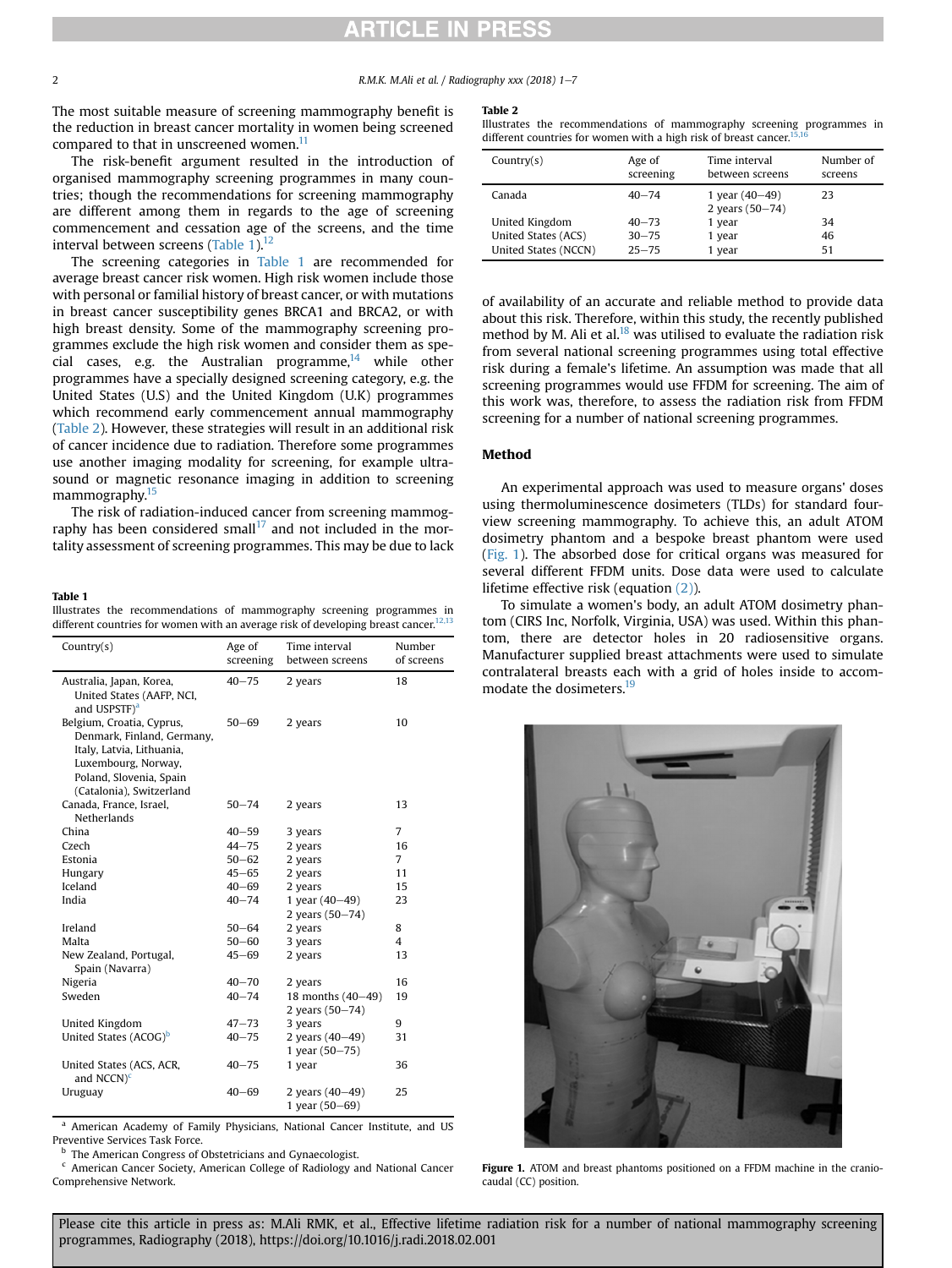A breast phantom was constructed which replicated the thickness of a standard simulated breast during screening mammography. A polymethyl methacrylate (PMMA)-polyethylene (PE) breast phantom was utilised as described by Bouwman et al.<sup>[20](#page-7-0)</sup> This phantom is composed of 32.5 mm PMMA and 20.5 mm PE resulting in a total thickness of 53 mm which is the thickness of standard breast in the craniocaudal (CC) position.<sup>[20](#page-7-0)</sup> However, as reported by the International Atomic Energy Agency,<sup>21</sup> the breast thickness in the mediolateral oblique position (MLO) is more than that in CC position by 5 mm. Therefore, 32.5 mm PMMA and 25.5 mm PE were used to simulate the standard breast in MLO position. Since the radiation dose to an organ is likely to result from scattered radiation, the breast phantom shape, area, and volume were of great importance. Accordingly, two different breast phantoms were used - one to simulate the breast in CC position which was semi-circular with 95 mm diameter, and the other to simulate the standard breast in MLO position which was a rectangular shape of 100 by 150 mm. In general, the breast phantom used in this work represents a simple model and may not be representative of typical breast sizes and densities in different countries.

280 TLD-100H (Thermo Scientific, USA) were accommodated inside the ATOM phantom to measure the radiation dose received by body tissues and organs. Before use, TLDs underwent a process of preparation which includes the determination of errors associated with their readings. These errors are mainly attributed to differences in sensitivity and consistency between TLDs. The method described by M.Ali et al. $^{18}$  $^{18}$  $^{18}$  was utilised to assess these errors. TLDs used in this experiment had a 4% total error, which is within that accepted by the European Commission<sup>[22](#page-7-0)</sup> which recommends a maximum error of 10% in TLDs measurements.

Prior to use, all TLDs were annealed at  $240\degree$ C for 10 min to remove any residual stored energy. Three TLDs were used to measure background radiation which was subtracted from the reading of each TLD. To convert the TLDs' charge to equivalent radiation absorbed dose, they were calibrated against a solid state dosimeter (Multi-O-Meter, Unfors, Billdal, Sweden) using the same beam quality from each mammographic machine that was utilised for the phantom exposures.

The ATOM phantom, loaded with TLDs, and the breast phantom were positioned on 16 FFDM machines and exposed as per standard screening mammography technique (CC and MLO for each breast) using automatic exposure control (AEC) (Table 3). All the FFDM machines were quality tested against standard NHSBSP protocols

#### Table 3

The sixteen FFDM machines used in this study with their recorded exposure factors.

which incorporated IPEM quality control recommendations. $^{23}$  In order to minimise random error the breast phantom was exposed three times in each position and mean dose values were obtained. The 16 FFDM machines were located in eight hospitals within the United Kingdom and no consideration was taken about the potential of exposure factors variations between different countries. The machines included GE, Hologic, Siemens and Giotto. To identify each mammography machine and its site, each was given a unique identification number from 1 to 16 (Table 3). For the first two machines, the process was repeated on three separate occasions in order to assess data reliability.

The organs dose, MGD and effective risk assessment were calculated for each of the sixteen FFDM machines.

MGD was calculated using Dance's equation (equation  $(1)$ )<sup>[24](#page-7-0)</sup> and as described by IPE $M^{23}$  by multiplying breast phantom entrance air kerma (without backscatter), measured using the solid state dosimeter which was attached to the lower surface of the compression paddle at a midpoint about 4 cm from the chest wall,<sup>[25](#page-7-0)</sup> with conversion factors  $g_{53}$  and s. The  $g_{53}$  conversion factor is used to convert the incident air kerma for the phantom to MGD for standard breast and the s factor to correct for different target/ filter combinations. However, the glandularity conversion factor  $(c_{53})$  was not used (considered equal to 1) because it is used for the correction of MGD from the equivalent glandularity of the phantom which is 29% to 50% glandularity breast. To illustrate, using this factor means that the MGD is calculated for a 50% glandularity breast while other organ doses were measured for a 29% glandularity breast.

$$
MGD = K.g_{53}.c_{53}.s
$$
 (1)

Effective risk, the number of cancer cases produced by the exposure to X-ray, for each year of clients age from 25 to 75 was calculated using Brenner's equation<sup>[26](#page-7-0)</sup> (equation [\(2\)](#page-4-0)) and BEIR VII<sup>[27](#page-7-0)</sup> lifetime attributable risk factors. Since these factors are only available for each decade of a women's age, they were plotted against age to adjust for unpublished data for each year of life. In this context, to minimise the error associated with the fitting process, two graphs have been plotted for each type of tissue: one graph for obtaining the risk for 20–29 inclusive and another one for 30-39, 40-49, 50-59, 60-69, and 70-79 inclusive. These steps were undertaken because of the tissue radiosensitivity change during 20–29 greatly differs from that of the other ages. Next, the total effective lifetime risk for each identified screening programme

| Machine Number | Site | Machine Brand                | Target/filter combination | Exposure factors |     |     |     |
|----------------|------|------------------------------|---------------------------|------------------|-----|-----|-----|
|                |      |                              |                           | CC               |     | MLO |     |
|                |      |                              |                           | kV               | mAs | kV  | mAs |
|                | A    | Hologic Selenia              | Mo/Mo                     | 29               | 65  | 30  | 72  |
|                | В    | Hologic Selenia              | Rh/Rh                     | 28               | 122 | 29  | 130 |
|                |      | Hologic Selenia Dimensions   | W/Rh                      | 30               | 142 | 31  | 162 |
|                |      | Hologic Selenia              | Rh/Rh                     | 28               | 137 | 29  | 143 |
| כ              |      | <b>GE Seno Essential</b>     | Rh/Rh                     | 29               | 57  | 29  | 63  |
| n              |      | <b>GE Seno Essential</b>     | Rh/Rh                     | 29               | 50  | 29  | 53  |
|                |      | Hologic Selenia Dimensions   | W/Rh                      | 30               | 122 | 31  | 148 |
| 8              |      | Giotto                       | W/Ag                      | 29               | 57  | 30  | 59  |
| 9              |      | <b>GE Seno Essential</b>     | Rh/Rh                     | 29               | 52  | 29  | 52  |
| 10             |      | <b>GE Seno Essential</b>     | Rh/Rh                     | 29               | 60  | 29  | 60  |
| 11             |      | <b>GE Seno Essential</b>     | Rh/Rh                     | 29               | 50  | 29  | 50  |
| 12             |      | <b>GE Seno Essential</b>     | Rh/Rh                     | 29               | 55  | 29  | 60  |
| 13             |      | <b>GE Seno Essential</b>     | Rh/Rh                     | 29               | 55  | 29  | 55  |
| 14             | tт   | <b>GE Seno Essential</b>     | Rh/Rh                     | 29               | 55  | 29  | 58  |
| 15             | H    | Siemens Mammomat Inspiration | W/Rh                      | 28               | 108 | 29  | 111 |
| 16             | H    | Siemens Mammomat Inspiration | W/Rh                      | 29               | 88  | 29  | 106 |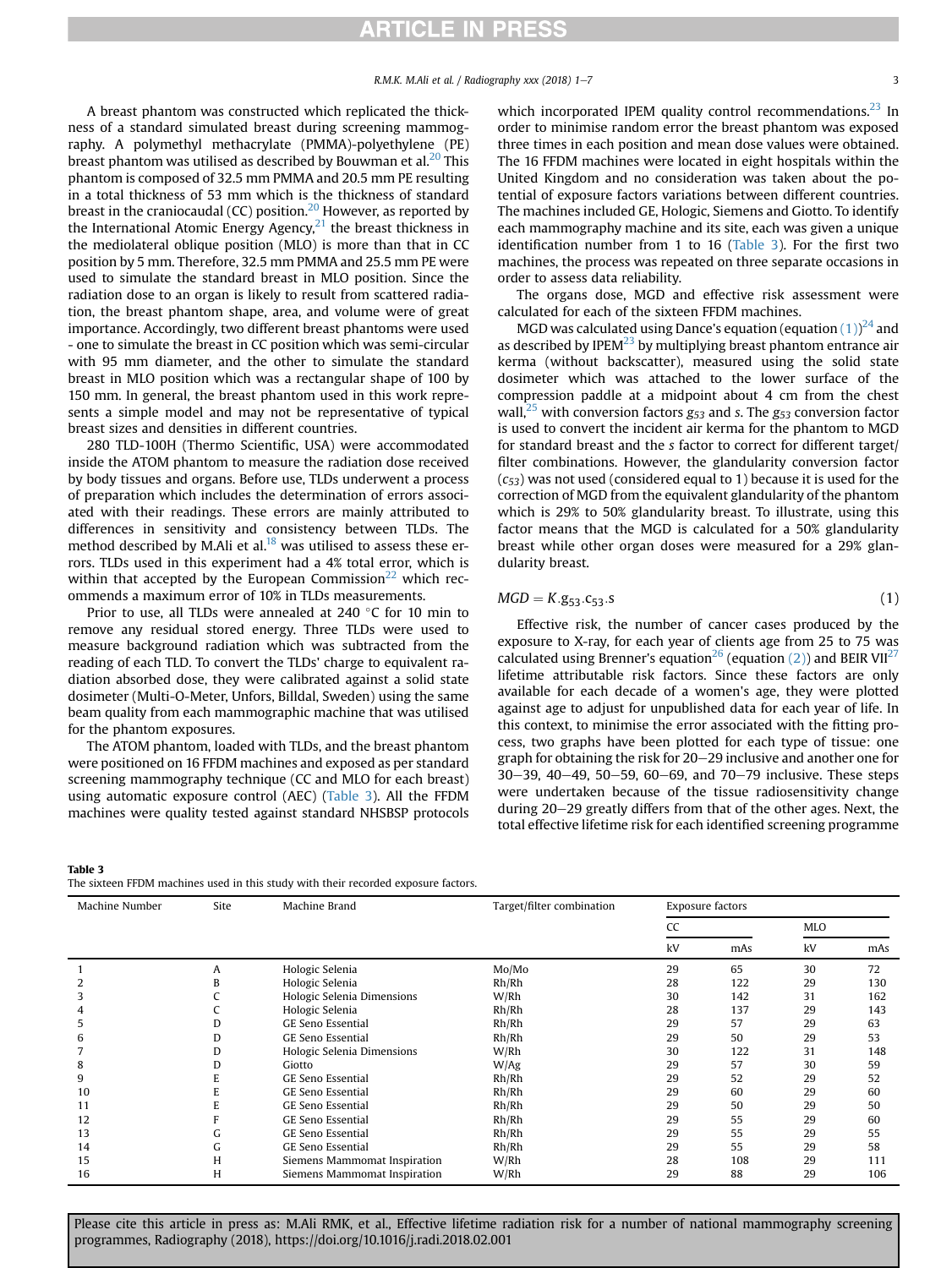<span id="page-4-0"></span>4 R.M.K. M.Ali et al. / Radiography xxx (2018) 1-7

was calculated during a female's lifetime. Finally, the total effective risk from screening programmes with the number of screened women in 2010 were used to calculate the predicted number of cancer cases induced by radiation for each of the programmes, again assuming that all of these programmes used FFDM for screening.

$$
R = \sum r_T H_T \tag{2}
$$

Where R is the effective risk,  $r<sub>T</sub>$  is the lifetime cancer risk for tissue T per unit equivalent dose of that tissue, and  $H_T$  is the equivalent dose for tissue  $T<sup>26</sup>$  $T<sup>26</sup>$  $T<sup>26</sup>$ 

#### Results

Data generated from reliability experiments are presented in (Fig. 2) and ([Fig. 3\)](#page-5-0) for the first and second FFDM machines, respectively.

The possible effect of measured dose variations on total effective risk during female lifetime, for different mammography screening programmes, for both first and second FFDM machines are presented in [\(Table 4](#page-5-0)).

Upon data review, it is evident that some organs did not receive any radiation dose during screening mammography ([Table 5\)](#page-5-0). However, other organs (other than examined breast) received a radiation dose ranging from less than  $1 \mu G$ y (e.g. oesophagus, heart and stomach) to more than  $25 \mu Gy$  (contralateral breast).

Differences exist between screening programmes with regard to total effective risk during a female's lifetime. The highest total effective risk resulted from early commenced mammography screening programmes especially those designed for high-risk women who commence screening mammography younger than 30 years old ([Table 6\)](#page-6-0).

The predicted number of radiation-induced cancers from different mammography screening programmes [\(Table 7\)](#page-6-0) highlights that the highest number of radiation-induced cancers would result from the screening programme in Korea because of the high total effective risk which was 193.86 with CI 95% [179.67, 208.04] as well as the large number of participants (more than 2.5 million).

### Discussion

Reliability study data using machines 1 and 2 (Figs. 2 and [3,](#page-5-0) respectively) illustrate that there were some differences amongst the measured organ doses across the three visits. These differences may be attributable to the consistency of the AEC because different exposure factors were recorded for the three visit/exposures. Also, the random nature of the X-ray beam and some experimental errors, such as that due to minor positioning alterations, may contribute to these differences. However, these radiation dose differences do not introduce appreciable differences in the calculated total effective risk between the three experiments ([Table 4\)](#page-5-0). The comparison of the sixteen FFDM machines studied in relation to the total effective risk shows some differences. For instance, for 10 biennial screens starting from age 50 to 69 years, the total effective risk ranged from 59.23 (machine 11 which results in lowest risk) to 99.58 cases/10 $6$  (machine 7 which results in highest risk).

With regard to total effective risk, the number of radiationinduced cancers, the comparison of different country based mammography screening programmes showed that, if they all use the same screening modality (FFDM) and 2 views (CC and MLO) for each breast, the lowest total effective risk resulted from screening programme in Malta, while the highest resulted from the U.S screening programme for high-risk women [\(Table 6\)](#page-6-0). For any screening programme, the main factor which affects the total effective risk is the commencement age of screening; as younger tissues are more radiosensitive. $33$  For example, the total effective risk resulting from the Chinese screening programme, which invites the women 7 times for triennial screening mammography



Figure 2. Organ dose variations (mean  $\pm$  1SD) measured for three different visits/exposures for FFDM machine number 1.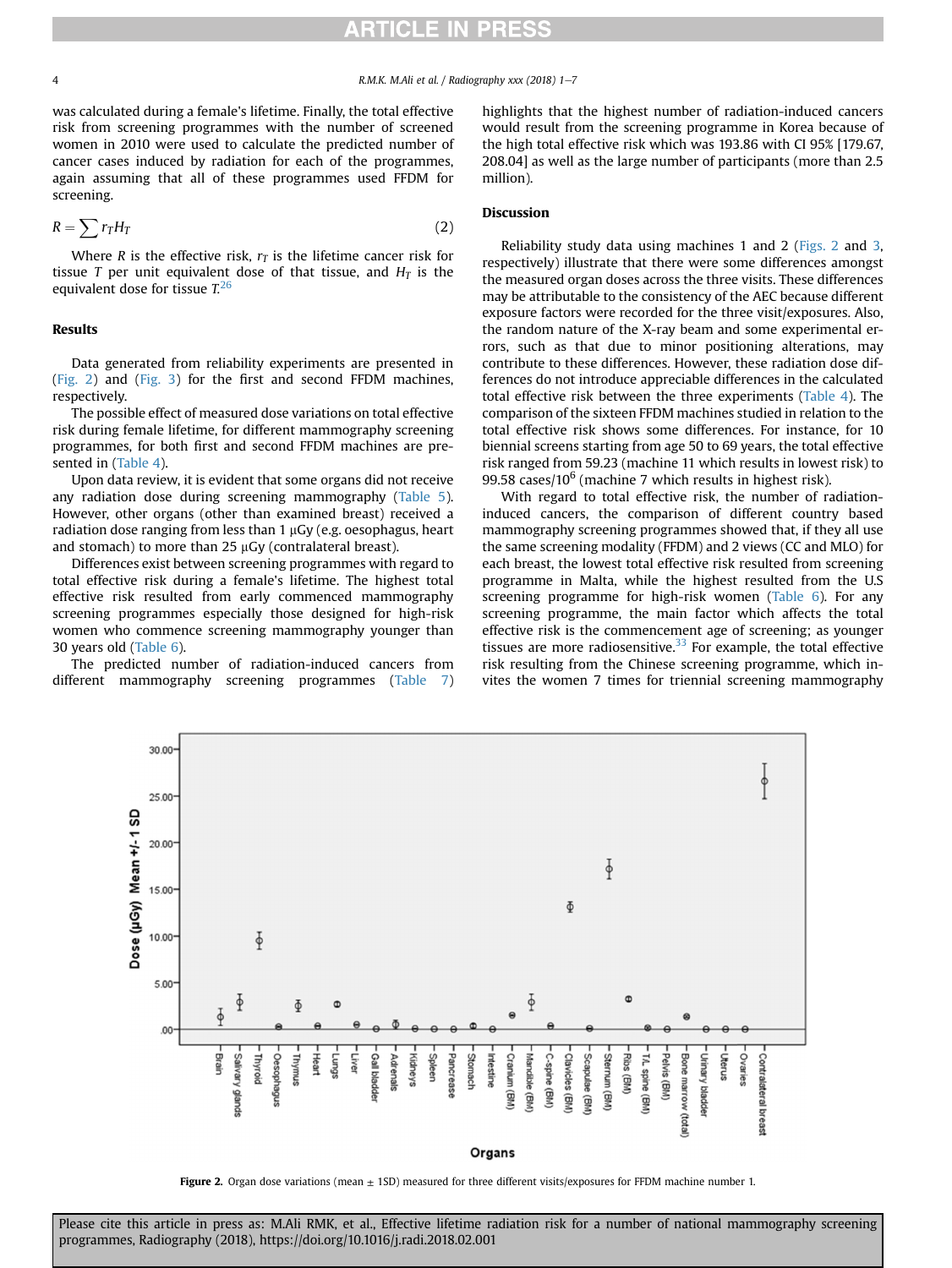# $\mathbf{\color{red}\sim}$

R.M.K. M.Ali et al. / Radiography xxx (2018) 1-7 5

<span id="page-5-0"></span>

Figure 3. Organ dose variations (mean  $\pm$  1SD) measured for three different visits/exposures for FFDM machine number 2.

### Table 4

Highlights variations in total effective risk for a series of national screening programmes, which could result from the variations in organ doses as measured on three visits/exposures for FFDM machines 1 and 2.

| Programme <sup>a</sup>                                            | Total effective risk (case/10 <sup>6</sup> ),<br>Mean $(SD^b)$ of the three visits |                |  |
|-------------------------------------------------------------------|------------------------------------------------------------------------------------|----------------|--|
| Machine 1                                                         |                                                                                    | Machine 2      |  |
| Malta                                                             | 50.57 (0.05)                                                                       | 48.48 (0.04)   |  |
| Estonia                                                           | 77.40 (0.08)                                                                       | 74.20 (0.07)   |  |
| Ireland                                                           | 81.10 (0.09)                                                                       | 77.76 (0.07)   |  |
| United Kingdom                                                    | 84.75 (0.09)                                                                       | 81.27 (0.08)   |  |
| Belgium, Croatia, Cyprus,                                         | 85.55 (0.10)                                                                       | 82.05 (0.08)   |  |
| Denmark, Finland, Germany,                                        |                                                                                    |                |  |
| Italy, Latvia, Lithuania, Luxembourg,                             |                                                                                    |                |  |
| Norway, Poland, Slovenia, Spain                                   |                                                                                    |                |  |
| (Catalonia), Switzerland                                          |                                                                                    |                |  |
| Canada, France, Israel, Netherlands                               | 88.64 (0.11)                                                                       | 85.04 (0.10)   |  |
| Hungary                                                           | 142.63 (0.14)                                                                      | 136.70 (0.11)  |  |
| New Zealand, Portugal, Spain (Navarra)                            | 146.32 (0.15)                                                                      | 140.27 (0.12)  |  |
| China                                                             | 147.26 (0.13)                                                                      | 141.07 (0.09)  |  |
| Czech                                                             | 163.44 (0.17)                                                                      | 156.69 (0.14)  |  |
| Iceland                                                           | 229.20 (0.22)                                                                      | 219.63 (0.16)  |  |
| Nigeria                                                           | 230.46 (0.22)                                                                      | 220.84 (0.17)  |  |
| Australia, Japan, Korea, United States<br>(AAFP, NCI, and USPSTF) | 232.29 (0.23)                                                                      | 222.63 (0.17)  |  |
| Sweden                                                            | 270.71 (0.26)                                                                      | 259.42 (0.19)  |  |
| Uruguay                                                           | 305.88 (0.31)                                                                      | 293.18 (0.24)  |  |
| United States (ACOG)                                              | 311.81 (0.33)                                                                      | 298.93 (0.26)  |  |
| India                                                             | 366.72 (0.35)                                                                      | 351.38 (0.25)  |  |
| United States (ACS, ACR, and NCCN)                                | 446.24 (0.45)                                                                      | 427.69 (0.34)  |  |
| Canada                                                            | 366.72 (0.35)                                                                      | 351.38 (0.25)  |  |
| <b>United Kingdom</b>                                             | 444.46 (0.44)                                                                      | 425.97 (0.33)  |  |
| <b>United States (ACS)</b>                                        | 942.16 (0.84)                                                                      | 902.53 (0.57)  |  |
| <b>United States (NCCN)</b>                                       | 1318.68 (1.15)                                                                     | 1263.04 (0.74) |  |

Screening programmes designed for high breast cancer risk women are highlighted in grey.

<sup>a</sup> The programmes are ordered according to total effective risk.<br><sup>b</sup> (SD) is the standard deviation

(SD) is the standard deviation.

Table 5

Lists organs radiation dose from one screening visit, mean [95% CI] for the sixteen FFDM machines.

| Organ                 |                               | Absorbed dose, µGy |                 |  |
|-----------------------|-------------------------------|--------------------|-----------------|--|
|                       |                               | Mean               | 95% CI          |  |
| <b>Brain</b>          |                               | 0.91               | $0.32 - 1.51$   |  |
| Salivary glands       |                               | 2.79               | $2.33 - 3.25$   |  |
| Thyroid               |                               | 9.45               | $7.96 - 10.95$  |  |
| Oesophagus            |                               | 0.26               | $0.15 - 0.36$   |  |
| Thymus                |                               | 2.43               | $1.82 - 3.03$   |  |
| Heart                 |                               | 0.39               | $0.28 - 0.50$   |  |
| Lung                  |                               | 3.06               | $2.54 - 3.58$   |  |
| Liver                 |                               | 0.69               | $0.55 - 0.83$   |  |
| Gall bladder          |                               | 0.19               | $0.11 - 0.27$   |  |
| Adrenal               |                               | 0.10               | $0.03 - 0.17$   |  |
| Kidney                |                               | 0.05               | $0.03 - 0.07$   |  |
| Spleen                |                               | 0.09               | $0.04 - 0.14$   |  |
| Pancreas              |                               | 0.04               | $0.01 - 0.07$   |  |
| Stomach               |                               | 0.42               | $0.32 - 0.53$   |  |
| Intestine             |                               | 0.03               | $0.01 - 0.05$   |  |
| Bone Marrow (BM)      | Cranium $(7.6%)a$             | 1.56               | $0.88 - 2.25$   |  |
|                       | Mandibles (0.8%) <sup>a</sup> | 2.79               | $2.33 - 3.25$   |  |
|                       | C-spine $(3.9\%)^a$           | 0.30               | $0.13 - 0.47$   |  |
|                       | Clavicles $(0.8\%)^a$         | 9.25               | $6.68 - 11.82$  |  |
|                       | Scapulae $(2.8\%)^a$          | 0.17               | $0.10 - 0.24$   |  |
|                       | Sternum $(3.1\%)^a$           | 19.07              | 16.08-22.07     |  |
|                       | Ribs $(16.1%)a$               | 3.57               | $2.93 - 4.21$   |  |
|                       | T/L spine $(28.4\%)^a$        | 0.07               | $0.04 - 0.09$   |  |
|                       | Pelvis $(27.4%)a$             | 0.00               | $0.00 - 0.00$   |  |
|                       | <b>Total BM</b> dose          | 1.42               | $1.22 - 1.62$   |  |
| Urinary bladder       |                               | 0.00               | $0.00 - 0.00$   |  |
| Uterus                |                               | 0.00               | $0.00 - 0.00$   |  |
| Ovaries               |                               | 0.00               | $0.00 - 0.00$   |  |
| Contralateral breast  |                               | 28.75              | 24.56-32.93     |  |
| Examined breast (MGD) |                               | 2018.50            | 1871.34-2165.66 |  |

<sup>a</sup> These percentages represent the portion of bone marrow (BM) in different locations. They were adapted from ICRP report 70 (1995). $28$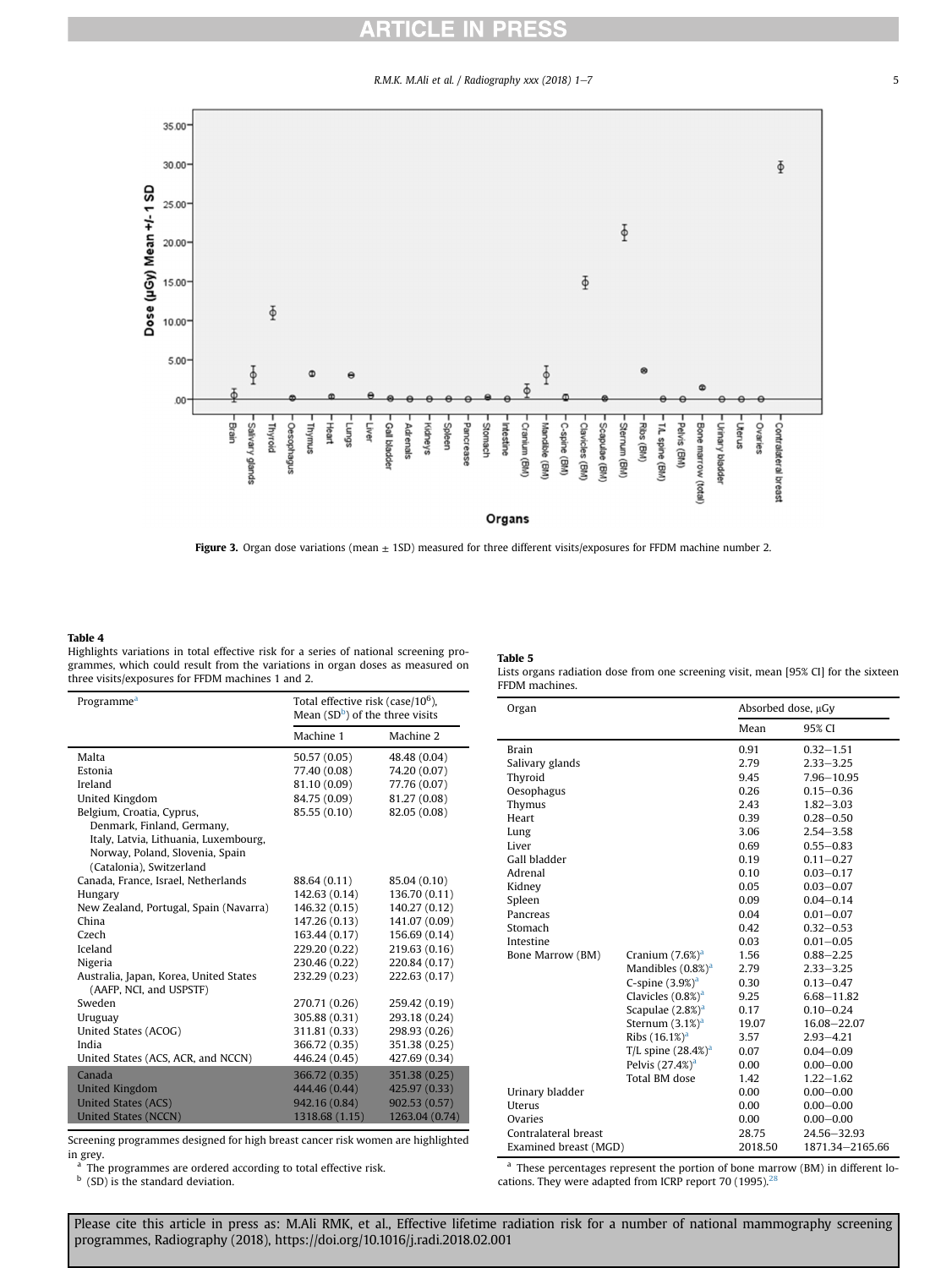# RTICLE IN PRES

<span id="page-6-0"></span>6 **R.M.K. M.Ali** et al. / Radiography xxx (2018) 1-7

#### Table 6

Illustrates total effective risk (mean [95% CI] for the sixteen FFDM machines) for different national screening programmes.

| Programme                              |         | Total effective risk (case/ $10^6$ ) |  |  |
|----------------------------------------|---------|--------------------------------------|--|--|
|                                        | Mean    | 95% CI                               |  |  |
| Malta                                  | 42.21   | 39.12-45.30                          |  |  |
| Estonia                                | 64.62   | 59.89-69.35                          |  |  |
| Ireland                                | 67.72   | 62.76-72.68                          |  |  |
| United Kingdom                         | 70.77   | 65.59-75.95                          |  |  |
| Belgium, Croatia, Cyprus, Denmark,     | 71.45   | 66.22-76.68                          |  |  |
| Finland, Germany, Italy, Latvia,       |         |                                      |  |  |
| Lithuania, Luxembourg, Norway,         |         |                                      |  |  |
| Poland, Slovenia, Spain (Catalonia),   |         |                                      |  |  |
| Switzerland                            |         |                                      |  |  |
| Canada, France, Israel, Netherlands    | 74.06   | 68.64-79.49                          |  |  |
| Hungary                                | 119.04  | 110.33-127.75                        |  |  |
| New Zealand, Portugal, Spain (Navarra) | 122.15  | 113.21-131.08                        |  |  |
| China                                  | 122.83  | 113.85-131.81                        |  |  |
| Czech                                  | 136.45  | 126.46-146.43                        |  |  |
| Iceland                                | 191.25  | 177.26-205.24                        |  |  |
| Nigeria                                | 192.30  | 178.24-206.37                        |  |  |
| Australia, Japan, Korea, United States | 193.86  | 179.67-208.04                        |  |  |
| (AAFP, NCI, and USPSTF)                |         |                                      |  |  |
| Sweden                                 | 225.89  | 209.37-242.42                        |  |  |
| Uruguay                                | 255.30  | 236.62-273.98                        |  |  |
| United States (ACOG)                   | 260.32  | 241.27-279.37                        |  |  |
| India                                  | 305.96  | 283.58-328.34                        |  |  |
| United States (ACS, ACR, and NCCN)     | 372.42  | 345.18-399.67                        |  |  |
| Canada                                 | 305.96  | 283.58-328.34                        |  |  |
| <b>United Kingdom</b>                  | 370.92  | 343.79-398.06                        |  |  |
| <b>United States (ACS)</b>             | 785.82  | 728.35-843.30                        |  |  |
| <b>United States (NCCN)</b>            | 1099.67 | 1019.25-1180.09                      |  |  |

Screening programmes designed for high breast cancer risk women are highlighted in grey.

commencing at the age of 40 years, is higher than that produced by U.K programme, which invites women from the age of 47 years for triennial screening 9 times.

In our work, the total effective risk data are applicable to UK based exposure factors and FFDM set-up parameters and average sized women with a standard breast thickness (53 mm). With regard to simulated breast density, the breast phantom simulated the breast density of [29](#page-7-0)%. As recommend by Yaffe et al.,<sup>29</sup> who studied breast composition in 2831 Canadian women, this glandularity (29%) represents the most common breast density because 95% of their study participants had a breast density of less than 45%. Accordingly, calculations reported within our work are applicable for common breast densities only.

Compared to previous studies, which considered the total lifetime attributable risk (LAR) of cancer incidence in breast tissue only, the calculated total effective risk in our study, which includes the risk of radiation-induced cancer in all body tissues, tends to be comparable because the MGD contribution in total effective risk is approximately 98%. In work by Yaffe and Mainprize<sup>30</sup> the total risk of radiation-induced breast cancer from annual screening mammography between 40 and 49 years was found to be 159 cases/ $10^6$ /mGy. In our study the total effective risk for the same screening regimen was found to be  $114.85$  [106.46-123.25] cases/  $10^6$ /mGy (mean with 95% CI). Hendrick $3^1$  found that the total incident of breast cancer due to annual screening mammography between 25 and 80 years ranged between 551.35 and 702.70 cases/  $10^6$ /mGy. In our work the calculated total effective risk for annual screening mammography between 25 and 75 years was 544.66 [504.83–584.49] cases/10<sup>6</sup>/mGy.

Recently, Warren, Dance, and Young<sup>32</sup> evaluated the total risk, during a female's lifetime, of radiation-induced breast cancer from the UK screening recommendations and found that it ranged between 30.7 and 61.2 cases/ $10^6$ /mGy. This is consistent with data presented in our study where 35.05 [32.49–37.62] cases/10<sup>6</sup>/mGy were reported. In general, the differences in total effective risk between previously published articles and our study may be attributed to different imaging techniques (image receptors) and/or different risk models used to derive the LAR factors which were used to calculate total effective risk. Compared to breast cancer mortality reduction by screening mammography, this radiation risk can be considered as extremely small but not zero. The results of our study demonstrate that the previously published method by M.Ali et al.<sup>[18](#page-7-0)</sup> can be considered suitable for the estimation of radiation risk from screening mammography. This can be evidenced by its ability to consider the risk of radiation-induced cancer for all body tissues from screening mammography and for women of different ages.

### Table 7

The predicted number of radiation-induced cancer cases from screening mammography in different countries for the sixteen studied machines.

| Country(s)        | Number of Screened women <sup>a</sup> | Total effective risk (case/ $10^6$ ) |               | Number of cancer cases |                  |
|-------------------|---------------------------------------|--------------------------------------|---------------|------------------------|------------------|
|                   |                                       | Mean                                 | 95% CI        | Mean                   | 95% CI           |
| Korea             | 2602928                               | 193.86                               | 179.67-208.04 | 504.60                 | 467.67-541.51    |
| Japan             | 2492868                               | 193.86                               | 179.67-208.04 | 483.27                 | 447.89-518.62    |
| Sweden            | 1414000                               | 225.89                               | 209.37-242.42 | 319.41                 | 296.05-342.78    |
| France            | 2343980                               | 74.06                                | 68.64-79.49   | 173.60                 | 160.89-186.32    |
| China             | 1200000                               | 122.83                               | 113.85-131.81 | 147.40                 | $94.88 - 158.17$ |
| UK                | 1957124                               | 70.77                                | 65.59-75.95   | 138.51                 | 128.37-148.64    |
| Italy             | 1340311                               | 71.45                                | 66.22-76.68   | 95.77                  | 88.76-102.78     |
| Uruguay           | 352000                                | 255.30                               | 236.62-273.98 | 89.87                  | 83.29-96.44      |
| Netherlands       | 961766                                | 74.06                                | 68.64-79.49   | 71.23                  | $66.02 - 76.45$  |
| Poland            | 985364                                | 71.45                                | 66.22-76.68   | 70.40                  | 65.25 - 75.56    |
| Spain Catalonia   | 527000                                | 71.45                                | 66.22-76.68   | 37.65                  | 34.90 - 40.41    |
| New Zealand       | 211922                                | 122.15                               | 113.21-131.08 | 25.89                  | $23.99 - 27.78$  |
| Denmark           | 275000                                | 71.45                                | 66.22-76.68   | 19.65                  | $18.21 - 21.09$  |
| Israel            | 220000                                | 74.06                                | 68.64-79.49   | 16.29                  | $15.10 - 17.49$  |
| Canada            | 196187                                | 74.06                                | 68.64-79.49   | 14.53                  | $13.47 - 15.59$  |
| Norway            | 199818                                | 71.45                                | 66.22-76.68   | 14.28                  | $13.23 - 15.32$  |
| Portugal Central  | 100348                                | 122.15                               | 113.21-131.08 | 12.26                  | 11.36-13.15      |
| Spain Navarra     | 40016                                 | 122.15                               | 113.21-131.08 | 4.89                   | $4.53 - 5.25$    |
| Switzerland       | 60700                                 | 71.45                                | 66.22-76.68   | 4.34                   | $4.02 - 4.65$    |
| Iceland           | 20517                                 | 191.25                               | 177.26-205.24 | 3.92                   | $3.64 - 4.21$    |
| Luxembourg        | 14586                                 | 71.45                                | 66.22-76.68   | 1.04                   | $0.97 - 1.12$    |
| Portugal Alentejo | 7298                                  | 122.15                               | 113.21-131.08 | 0.89                   | $0.83 - 0.96$    |

 $a$  These numbers represent the participants for 2010 in different screening mammography programmes.<sup>[12](#page-7-0)</sup>